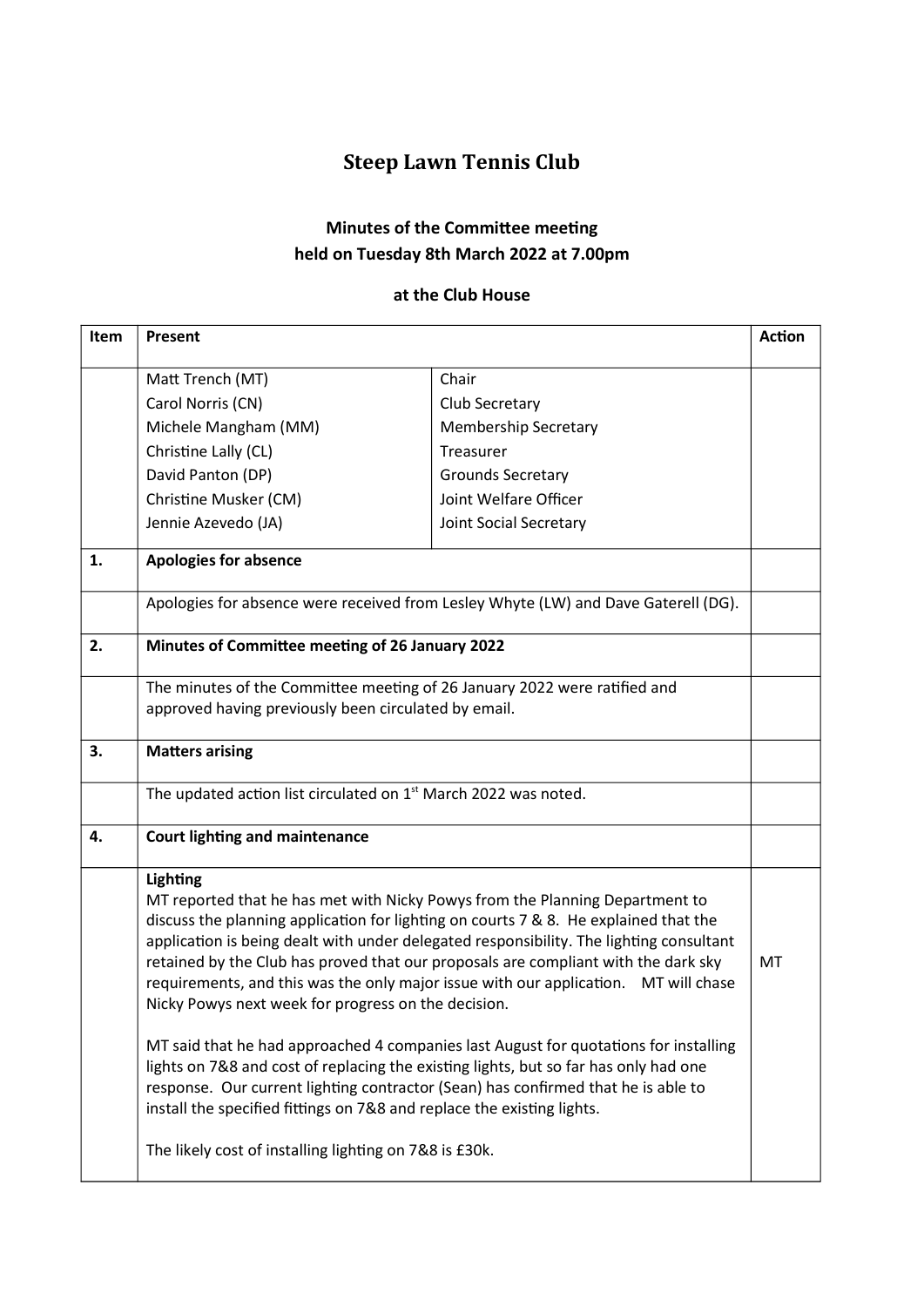|    | It was noted that there is an issue at the moment with the supply of the specified<br>lamps. It was agreed that once planning permission is given Sean will be asked to<br>install the masts on 7&8 so that they are ready when the lamps are available. MT to<br>discuss with Sean on Monday.                                                                                                                                                  |           |  |
|----|-------------------------------------------------------------------------------------------------------------------------------------------------------------------------------------------------------------------------------------------------------------------------------------------------------------------------------------------------------------------------------------------------------------------------------------------------|-----------|--|
|    | DP reported that the it is becoming increasingly difficult to maintain the lights on the<br>other courts. It was agreed to replace the lights on courts 1&2 as soon as the lamps<br>are available at a cost of £7k plus VAT per court.                                                                                                                                                                                                          |           |  |
|    | CL confirmed that the club currently has surplus funds of around 50k, and with the<br>assumption of approximately £40k in subs in April the club will be able to fund both<br>the new lights and the replacement lights.                                                                                                                                                                                                                        |           |  |
|    | <b>Other maintenance</b>                                                                                                                                                                                                                                                                                                                                                                                                                        |           |  |
|    | Dragnets: the options for replacement dragnets for 3&4 were discussed. It was<br>agreed to purchase one combi level dragnet from networld sports at a cost of                                                                                                                                                                                                                                                                                   |           |  |
|    | £206.99 and review how this works. CN agreed to action.                                                                                                                                                                                                                                                                                                                                                                                         | <b>CN</b> |  |
|    | Sinkhole by court 7: MT agreed to action this in the next 4 weeks.                                                                                                                                                                                                                                                                                                                                                                              | MT        |  |
|    | Pothole by entrance to the club: It was noted that the driveway to the club entrance                                                                                                                                                                                                                                                                                                                                                            |           |  |
|    | is in poor repair. CN and CL confirmed that the driveway is owned by the club and is<br>our responsibility to maintain. MT agreed to arrange repair at the same time as the<br>sinkhole.                                                                                                                                                                                                                                                        | MT        |  |
|    | Lock on court 7: DP confirmed that he has arranged for A1 Security to fix this as the<br>temporary repair hasn't worked.                                                                                                                                                                                                                                                                                                                        | DP        |  |
| 5. | <b>Additional co-opted Committee Members</b>                                                                                                                                                                                                                                                                                                                                                                                                    |           |  |
|    | Possible roles and terms of reference for the proposed additional Committee<br>Members were discussed. It was agreed that specific roles would not be allocated,<br>rather that the additional co-opted Committee Members would participate in<br>discussions and decisions and have the opportunity to observe and understand how<br>the Committee works. It was also agreed to encourage Members who hadn't served<br>before to come forward. |           |  |
|    | CN agreed to draft an email to go to the Membership (this will also include a request<br>for a non-Committee teas officer).                                                                                                                                                                                                                                                                                                                     | <b>CN</b> |  |
| 6. | Website and social media                                                                                                                                                                                                                                                                                                                                                                                                                        |           |  |
|    | MT confirmed that he and Maddy now have access to the website. MT requested<br>that the Committee members each review the website and identify any changes to<br>MT.                                                                                                                                                                                                                                                                            | All       |  |
|    | It was agreed that once the website has been brought up to date an email will go to<br>the membership.                                                                                                                                                                                                                                                                                                                                          | MT/<br>MM |  |
|    | MM reported that she has discussed the club's google account which is still registered<br>to Graham Heath, with Graham and he is keen to pass this on to the Club.                                                                                                                                                                                                                                                                              |           |  |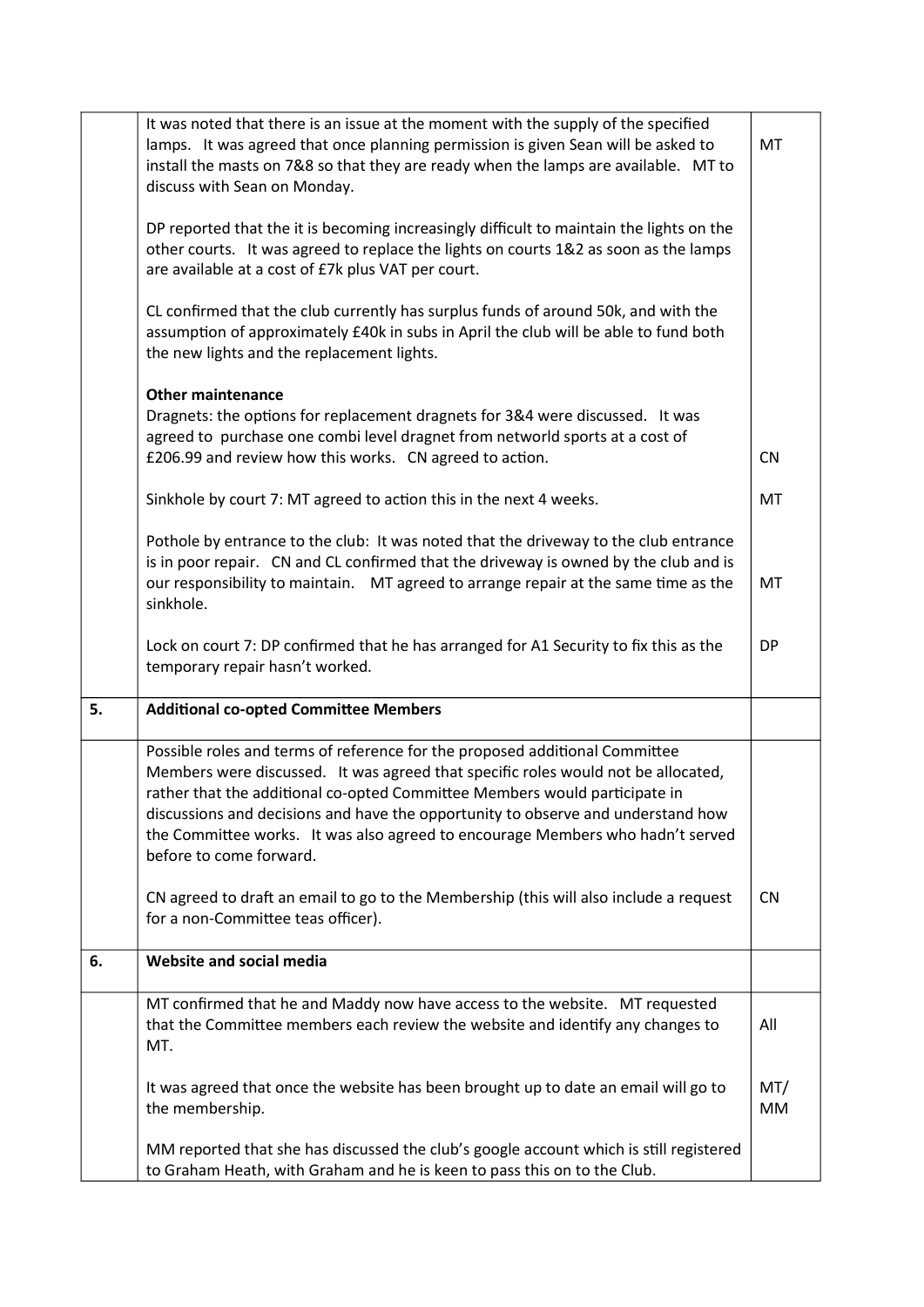|    | MT suggested that once the official club email accounts are set up then it would be                                                                                                                                                                                                                                                                                                                                                          |                     |  |
|----|----------------------------------------------------------------------------------------------------------------------------------------------------------------------------------------------------------------------------------------------------------------------------------------------------------------------------------------------------------------------------------------------------------------------------------------------|---------------------|--|
|    | best to register it to the Chairman@SteepLTC email account.                                                                                                                                                                                                                                                                                                                                                                                  |                     |  |
|    | It was agreed that MT would contact SynStar to arrange for the set up of the official<br>email accounts. It was also agreed that these would start from the date of set up and<br>not attempt to capture historical email correspondence. The google account to be<br>transferred once set up.                                                                                                                                               |                     |  |
|    | CN noted that the webcam was still not working and asked if SynStar could assist in<br>setting up a new Nestcam linked to the website. The reasons for having the webcam<br>and the privacy limitations that need to be in place were discussed. It was noted that<br>the latest cameras are of a much higher definition and would make identification of<br>individuals unavoidable. For this reason it was agreed that the webcam could no | MT                  |  |
|    | longer be made available and the link should be removed from the website.                                                                                                                                                                                                                                                                                                                                                                    |                     |  |
|    | Instagram and Facebook accounts: it was agreed that these will be linked to the<br>website. CN to notify MH                                                                                                                                                                                                                                                                                                                                  | <b>CN</b>           |  |
| 7. | Membership survey and review of Constitution                                                                                                                                                                                                                                                                                                                                                                                                 |                     |  |
|    | Questions for the membership survey were discussed.                                                                                                                                                                                                                                                                                                                                                                                          |                     |  |
|    |                                                                                                                                                                                                                                                                                                                                                                                                                                              |                     |  |
|    | Noted that there are a number of sample survey questions available on the internet<br>and these could be useful.                                                                                                                                                                                                                                                                                                                             |                     |  |
|    | It was agreed that all Committee members would submit 3 questions to CM who<br>agreed to collate questions and identify themes for the May meeting.                                                                                                                                                                                                                                                                                          | All/CM              |  |
|    | CN, CL and MM confirmed that they will review the Constitution and submit<br>recommendations for the May meeting.                                                                                                                                                                                                                                                                                                                            | CN/CL/<br><b>MM</b> |  |
| 8. | Court usage (standing item)                                                                                                                                                                                                                                                                                                                                                                                                                  |                     |  |
|    | No issues were reported. It was noted that an email had been sent to the members<br>reminding them that court bookings would not be honoured if players did not turn up<br>within 10 minutes of the start time.                                                                                                                                                                                                                              |                     |  |
| 9. | Officers' reports                                                                                                                                                                                                                                                                                                                                                                                                                            |                     |  |
|    | The previously circulated updates from the Chairman, Secretary, Treasurer,<br>Membership, Social, Tournaments, Grounds, Fixtures, Welfare and the Club Coach<br>were noted.                                                                                                                                                                                                                                                                  |                     |  |
|    | Chairman: nothing to report.                                                                                                                                                                                                                                                                                                                                                                                                                 |                     |  |
|    | Secretary: nothing to report.                                                                                                                                                                                                                                                                                                                                                                                                                |                     |  |
|    | Treasurer: nothing to report                                                                                                                                                                                                                                                                                                                                                                                                                 |                     |  |
|    | Grounds: nothing to report                                                                                                                                                                                                                                                                                                                                                                                                                   |                     |  |
|    | Membership: MM reported that we have 581 members, including two new members                                                                                                                                                                                                                                                                                                                                                                  |                     |  |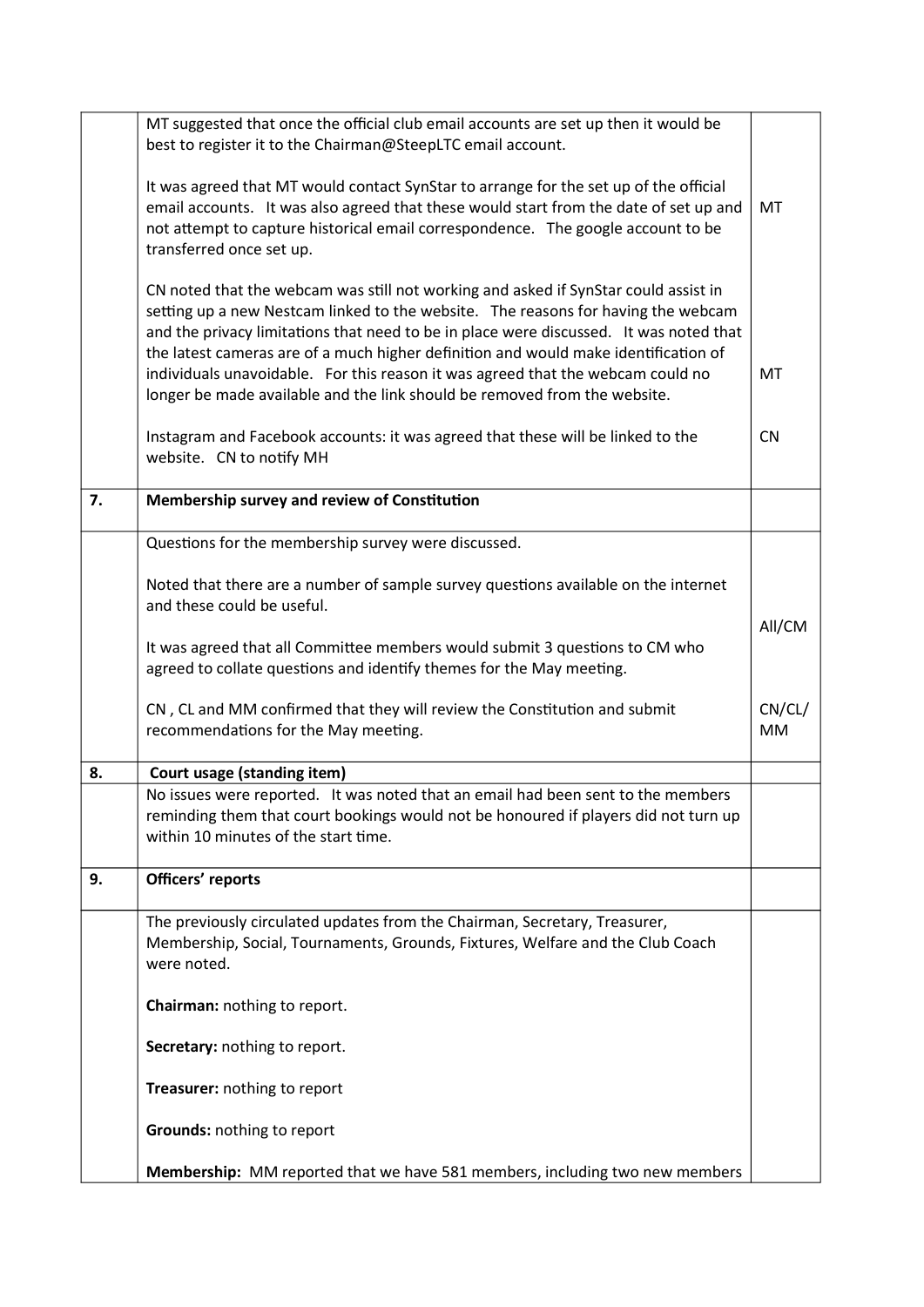| who have paid for the coming year.                                                                                                                                                                                                                                                                                                                                                                                                                                                                                                                                                                                                                                                                                                                                                                                                                                                                                                                                                                                                                                                                                                                                                                                                                                                                                                                                                                                                                                                                                                                                                                                                                                                                                                                                                                                                                                                                                       |           |
|--------------------------------------------------------------------------------------------------------------------------------------------------------------------------------------------------------------------------------------------------------------------------------------------------------------------------------------------------------------------------------------------------------------------------------------------------------------------------------------------------------------------------------------------------------------------------------------------------------------------------------------------------------------------------------------------------------------------------------------------------------------------------------------------------------------------------------------------------------------------------------------------------------------------------------------------------------------------------------------------------------------------------------------------------------------------------------------------------------------------------------------------------------------------------------------------------------------------------------------------------------------------------------------------------------------------------------------------------------------------------------------------------------------------------------------------------------------------------------------------------------------------------------------------------------------------------------------------------------------------------------------------------------------------------------------------------------------------------------------------------------------------------------------------------------------------------------------------------------------------------------------------------------------------------|-----------|
| A new code for the club house and cpourt gates was agreed. MM agree to ask<br>Charles Taylor-Stokes to change the code in mid April.                                                                                                                                                                                                                                                                                                                                                                                                                                                                                                                                                                                                                                                                                                                                                                                                                                                                                                                                                                                                                                                                                                                                                                                                                                                                                                                                                                                                                                                                                                                                                                                                                                                                                                                                                                                     | <b>MM</b> |
| MM also reported that the LTA has changed the way that members log in to<br>ClubSpark – an email was sent the members on $24th$ February notifying them of the<br>new process.                                                                                                                                                                                                                                                                                                                                                                                                                                                                                                                                                                                                                                                                                                                                                                                                                                                                                                                                                                                                                                                                                                                                                                                                                                                                                                                                                                                                                                                                                                                                                                                                                                                                                                                                           |           |
| Welfare: CM said that she had looked into the defibrillator service and believes that<br>it should be serviced this year. DP said that he would find the original paperwork and<br>pass it to CM so that she could take it forward.                                                                                                                                                                                                                                                                                                                                                                                                                                                                                                                                                                                                                                                                                                                                                                                                                                                                                                                                                                                                                                                                                                                                                                                                                                                                                                                                                                                                                                                                                                                                                                                                                                                                                      | DP/CM     |
| CM also reported that she hadn't had any success with arranging defibrillator<br>training. DP advised that this is being run in Froxfield and he would find out who is<br>delivering it. It was agreed in principle that the club would pay for training sessions.                                                                                                                                                                                                                                                                                                                                                                                                                                                                                                                                                                                                                                                                                                                                                                                                                                                                                                                                                                                                                                                                                                                                                                                                                                                                                                                                                                                                                                                                                                                                                                                                                                                       | DP        |
| Social: JA advised that take up for the curry night was low and asked MT to put                                                                                                                                                                                                                                                                                                                                                                                                                                                                                                                                                                                                                                                                                                                                                                                                                                                                                                                                                                                                                                                                                                                                                                                                                                                                                                                                                                                                                                                                                                                                                                                                                                                                                                                                                                                                                                          | MT        |
| something up on the website. It was noted that the tea rota was to be drawn up (CN<br>agreed to add a request for a non executive volunteer to organise teas to the co-<br>opted committee members email).                                                                                                                                                                                                                                                                                                                                                                                                                                                                                                                                                                                                                                                                                                                                                                                                                                                                                                                                                                                                                                                                                                                                                                                                                                                                                                                                                                                                                                                                                                                                                                                                                                                                                                               | CN        |
| Tournaments: CN requested on behalf of JP that Finals Day be moved to 10 <sup>th</sup><br>September as JP no longer able to make 24 <sup>th</sup> . This was agreed. It was noted that JP<br>had previously offered to hold one day tournaments throughout the summer and this<br>had been agreed pending finalisation of the LTA Team tennis dates. CN and MM<br>agreed to liaise with JP so that the one day tournaments dates could be fixed.                                                                                                                                                                                                                                                                                                                                                                                                                                                                                                                                                                                                                                                                                                                                                                                                                                                                                                                                                                                                                                                                                                                                                                                                                                                                                                                                                                                                                                                                         | CN/<br>MM |
| Club coach: DG submitted the following report.                                                                                                                                                                                                                                                                                                                                                                                                                                                                                                                                                                                                                                                                                                                                                                                                                                                                                                                                                                                                                                                                                                                                                                                                                                                                                                                                                                                                                                                                                                                                                                                                                                                                                                                                                                                                                                                                           |           |
| There is still no real progress on recruiting a new coach. There are currently 120 jobs<br>advertised on the LTA site, that seem to repeat week after week. I initially advertised<br>for a full time level 3 coach. Having had no success, I changed the advert to open it up<br>to level 2 and part time. Neither has generated interest. The ad is about to expire,<br>and I will renew it. I am going to have to restart the program on the basis of just one<br>coach being here for now. I am nearly there with a plan for a new program and will<br>liaise with Michele re court needs. It will be re-built in stages, focussing first on open<br>matchplay opportunities, then guided match play, and then finally group training for<br>those participating in matchplay. For Red/Orange, group coaching will be available<br>earlier in the process. There are some other 'add-ons' to the program, that I hope will<br>encourage people to play tennis outside of having coaching. Open matchplay and<br>guided matchplay, will be open to non-members. Actual coaching groups I am<br>planning to only offer to players who join (after a short trial period) - again to<br>encourage more play outside of coaching. Open matchplay will also be available to all<br>ages, including adults, on a rotating weekly basis. I want to encourage a culture of<br>'playing the game.' Too many people rely on 'coaching' (be it group or private<br>lessons) for their entire tennis experience. This is backwards, and does not occur in<br>other sports. If you're only going to play once a week, it shouldn't be 'coaching'.<br>Having said that, the singles league has begun and has good numbers in it, including<br>juniors. In this period, I have not insisted that players have a WTN, but in the future I<br>will. It is a very useful tool, makes the league more attractive to players who have one |           |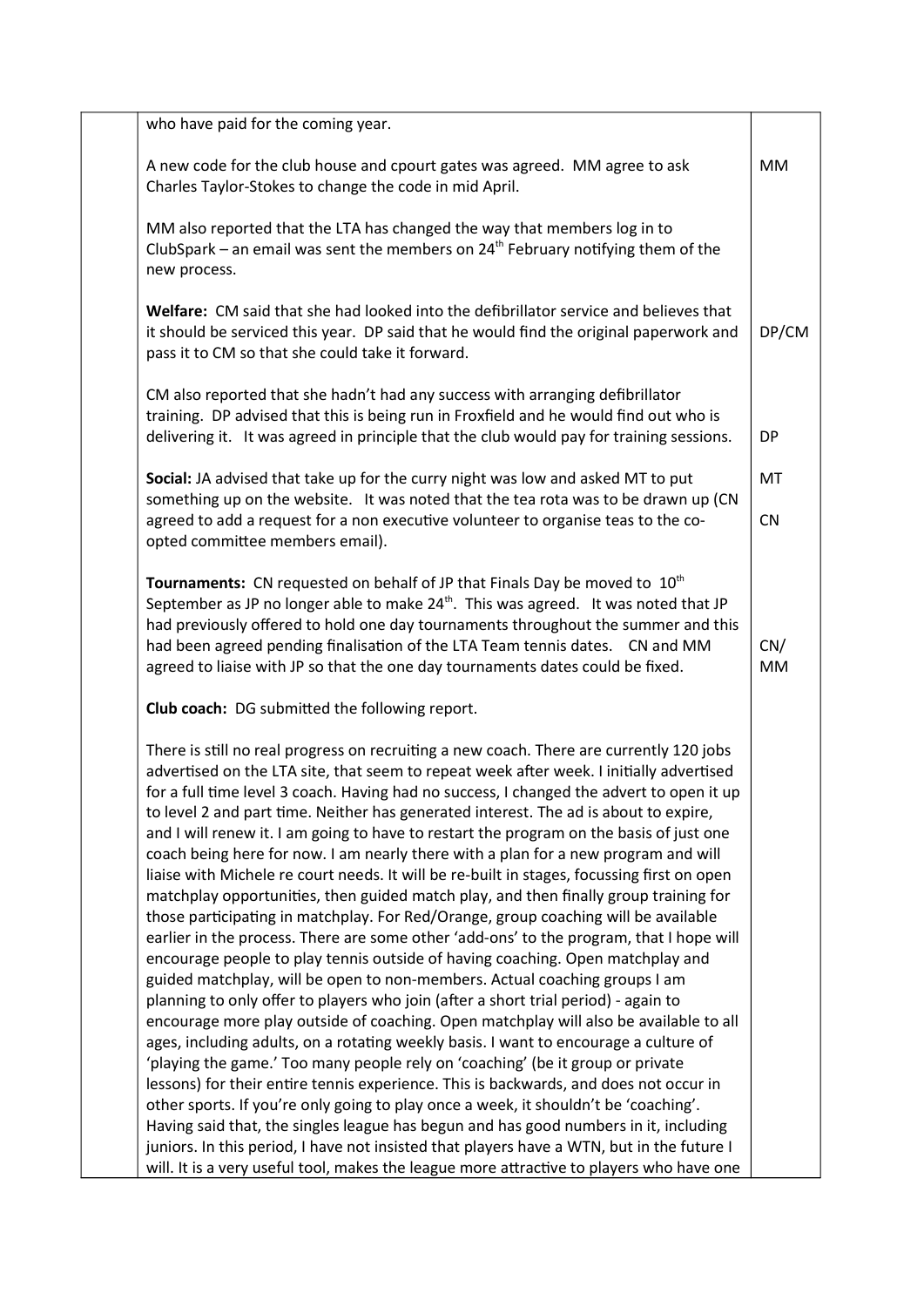|     | already, and should help team captains to decide on their rosters, which in my<br>opinion should now be using players' WTNs as a guide to picking and the hierarchy of<br>their squads. As more and more match data is submitted from team matches, internal<br>leagues, tournaments, etc, the algorithm will become more accurate and more useful.<br>It will also help members work out who else they would have a good game with,<br>when trying to meet new players - instead of guessing the level of other players they<br>want to meet. Private lesson demand continues to be strong. Easter camp plans are<br>being put together. I plan to offer a few days on each week. Again, I will liaise with<br>Michele. LTA Team Tennis dates have been published and I have emailed Michele<br>with the court requirements. The Road to Wimbledon has changed it's name to 'Play<br>Your Way To Wimbledon.' Catchy. I will enter the event on the club's behalf as usual,<br>and agree suitable date with Michele. Friday evenings have been very successful in<br>recent months, and I am pleased to see more children playing matchplay. The most<br>popular demographic is the 11-14 year olds. I recently competed at the GB Seniors<br>Indoor Nationals, this year at Wrexham. Didn't do so well in over 40's singles, but<br>won the over 35's doubles, so my partner and I are national champions, and my<br>doubles ranking has moved up over 200 places to 52 in the world.<br>Observations on the grounds: The gate lock on court 7 is of no use. It is loosely fixed<br>to the door, the latch is jammed again, and even when it did reach the post, it can be<br>pulled open very easily even when 'locked.' The gate remains open at all times. The<br>grass by court 7 has still not been dealt with. I Can't recall which court (2 perhaps) but<br>the net anchors seem rusted/stuck. I will check when I am next there, if none of the<br>committee are able to first. The centre net band on that court I think, is also fraying.<br>These are small things, but I feel it looks shabby. |           |
|-----|-------------------------------------------------------------------------------------------------------------------------------------------------------------------------------------------------------------------------------------------------------------------------------------------------------------------------------------------------------------------------------------------------------------------------------------------------------------------------------------------------------------------------------------------------------------------------------------------------------------------------------------------------------------------------------------------------------------------------------------------------------------------------------------------------------------------------------------------------------------------------------------------------------------------------------------------------------------------------------------------------------------------------------------------------------------------------------------------------------------------------------------------------------------------------------------------------------------------------------------------------------------------------------------------------------------------------------------------------------------------------------------------------------------------------------------------------------------------------------------------------------------------------------------------------------------------------------------------------------------------------------------------------------------------------------------------------------------------------------------------------------------------------------------------------------------------------------------------------------------------------------------------------------------------------------------------------------------------------------------------------------------------------------------------------------------------------------------------------------------|-----------|
| 10. | Any other business                                                                                                                                                                                                                                                                                                                                                                                                                                                                                                                                                                                                                                                                                                                                                                                                                                                                                                                                                                                                                                                                                                                                                                                                                                                                                                                                                                                                                                                                                                                                                                                                                                                                                                                                                                                                                                                                                                                                                                                                                                                                                          |           |
|     | End of Season event for team squads: CN said that there was a request via David<br>Mangham from Jonathan Graham to arrange an end of season party for the team<br>squads at the Club. It was agreed to allow on basis that Jonathan would organise and<br>teams would cover costs. CN to let Jonathan and David know.                                                                                                                                                                                                                                                                                                                                                                                                                                                                                                                                                                                                                                                                                                                                                                                                                                                                                                                                                                                                                                                                                                                                                                                                                                                                                                                                                                                                                                                                                                                                                                                                                                                                                                                                                                                       | <b>CN</b> |
|     | Vermin in the club house: JA reported that there was evidence of vermin infestation<br>in one of the kitchen cupboards. DP agreed to get a pest control firm in.                                                                                                                                                                                                                                                                                                                                                                                                                                                                                                                                                                                                                                                                                                                                                                                                                                                                                                                                                                                                                                                                                                                                                                                                                                                                                                                                                                                                                                                                                                                                                                                                                                                                                                                                                                                                                                                                                                                                            | <b>DP</b> |
|     | Handbooks: JA asked whether it was possible to resume issue of handbooks. MM<br>explained that as previously discussed, under Data Protection law we require specific<br>consent to publish member details and that this has proved impossible to do<br>comprehensively and with certainty.                                                                                                                                                                                                                                                                                                                                                                                                                                                                                                                                                                                                                                                                                                                                                                                                                                                                                                                                                                                                                                                                                                                                                                                                                                                                                                                                                                                                                                                                                                                                                                                                                                                                                                                                                                                                                 |           |
|     | Voluntary donation for Ukraine: JA asked whether the renewal subscription could<br>include a voluntary donation towards aid for Ukrainian refuges. This was discussed<br>and whilst there is a great deal of sympathy, it was agreed that this would be<br>administratively unfeasible and it was better to let members make their own<br>donations.                                                                                                                                                                                                                                                                                                                                                                                                                                                                                                                                                                                                                                                                                                                                                                                                                                                                                                                                                                                                                                                                                                                                                                                                                                                                                                                                                                                                                                                                                                                                                                                                                                                                                                                                                        |           |
| 11. | Date of next meeting: 10th May 2022                                                                                                                                                                                                                                                                                                                                                                                                                                                                                                                                                                                                                                                                                                                                                                                                                                                                                                                                                                                                                                                                                                                                                                                                                                                                                                                                                                                                                                                                                                                                                                                                                                                                                                                                                                                                                                                                                                                                                                                                                                                                         |           |